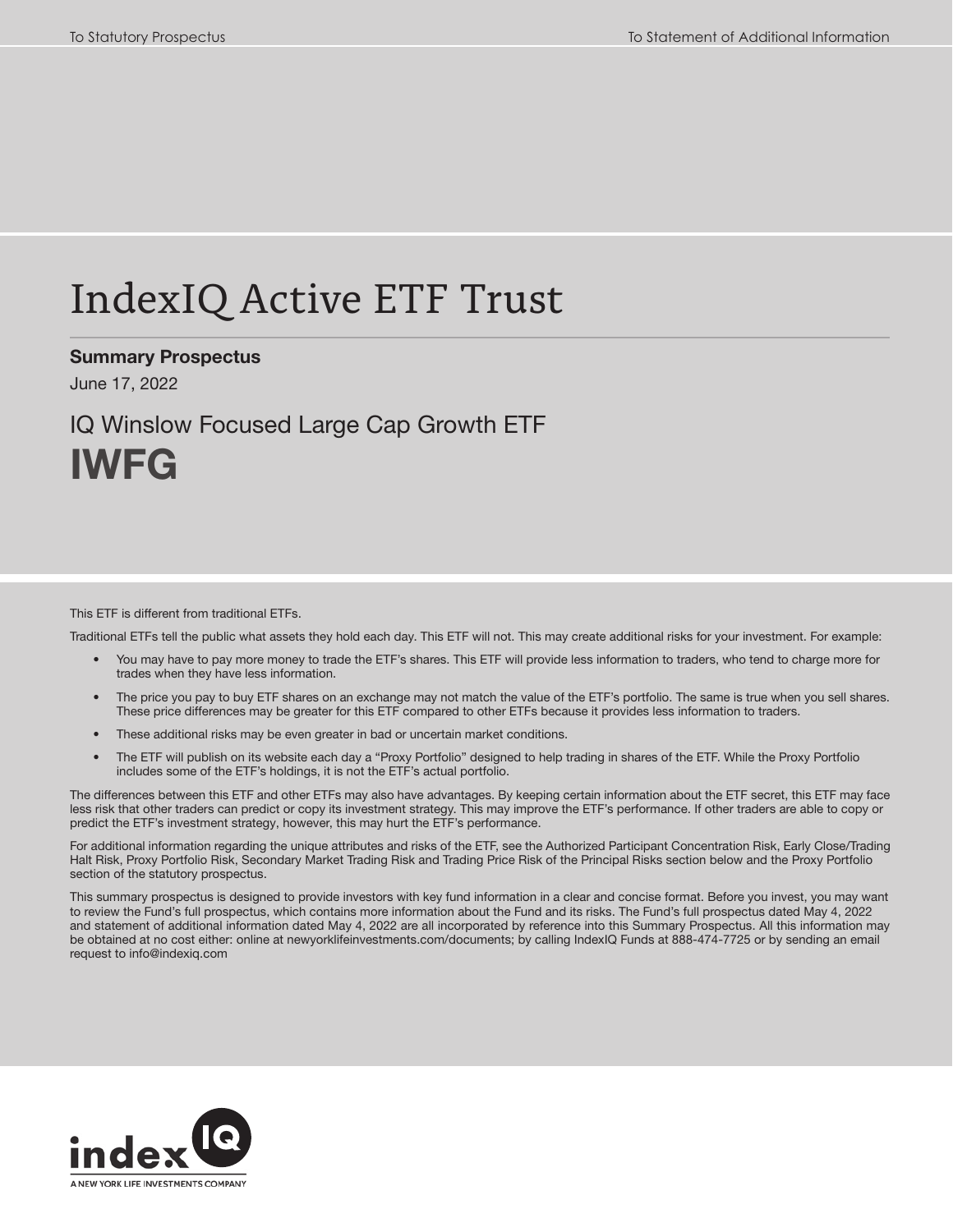As permitted by regulations adopted by the Securities and Exchange Commission, paper copies of the Fund's shareholder reports will no longer be sent by mail, unless you specifically request paper copies of the reports from your financial intermediary, such as a broker-dealer or bank. Instead, the reports will be made available on a website, and you will be notified by mail each time a report is posted and provided with a website link to access the report.

If you already elected to receive shareholder reports electronically, you will not be affected by this change and you need not take any action. If you hold accounts through a financial intermediary, you may contact your financial intermediary to enroll in electronic delivery. Please note that not all financial intermediaries may offer this service.

You may elect to receive all future reports in paper free of charge. If you hold accounts through a financial intermediary, you can contact your financial intermediary to request that you continue to receive paper copies of your shareholder reports. Your election to receive reports in paper will apply to all funds held with your financial intermediary.

IWFG LISTED ON NYSE ARCA | CUSIP # 45409F751

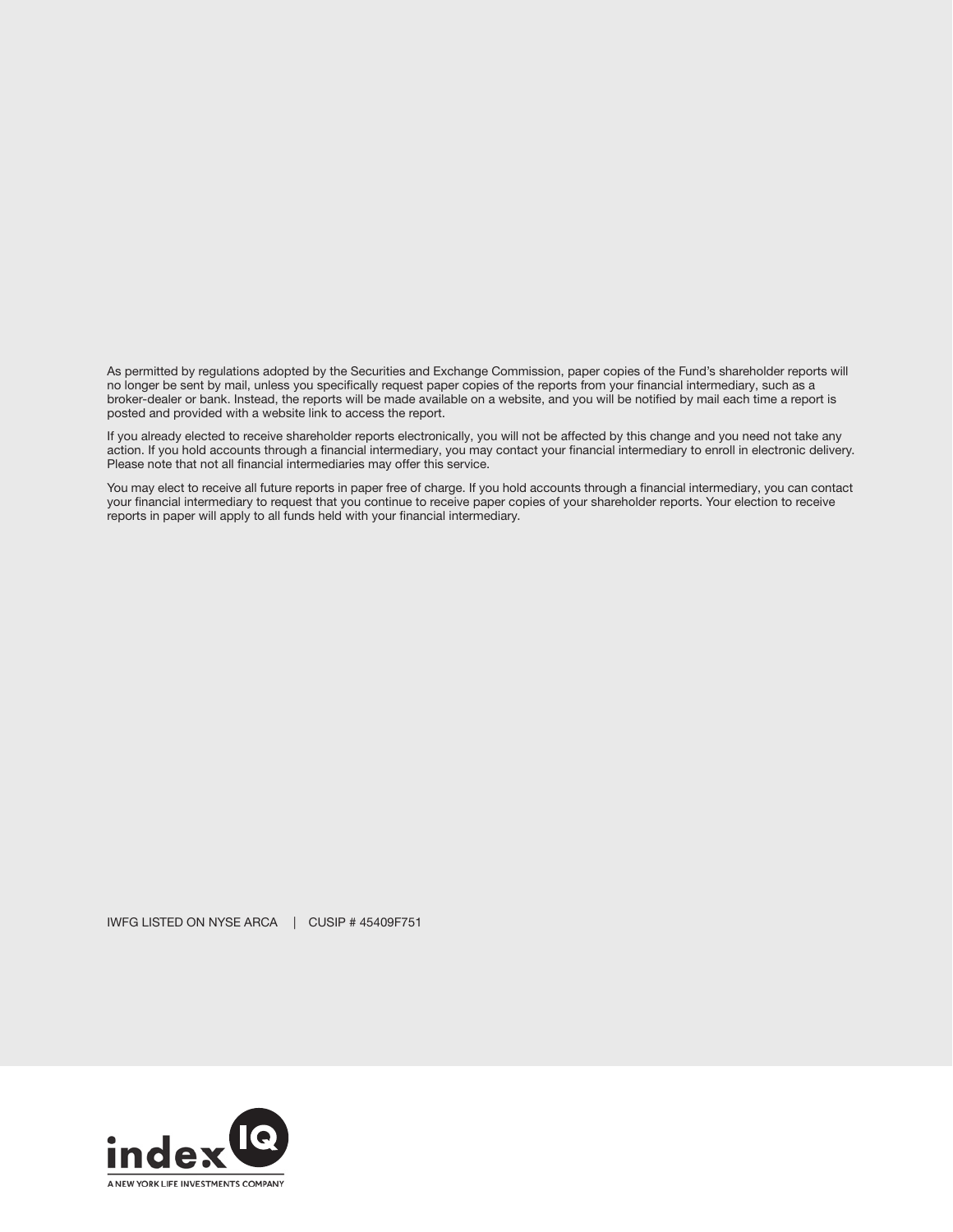### IQ Winslow Focused Large Cap Growth ETF

#### **Investment Objective**

The IQ Winslow Focused Large Cap Growth ETF (the "Fund") seeks long-term growth of capital.

#### **Fees and Expenses of the Fund**

This table describes fees and expenses that you may pay if you buy, hold and sell shares of the Fund ("Shares"). Investors may pay other fees, such as brokerage commissions and other fees to financial intermediaries, which are not reflected in the table and example set forth below.

#### **Shareholder Fees (fees paid directly from your investment):**

None

#### **Annual Fund Operating Expenses (expenses that you pay each year as a percentage of the value of your investment):**

| <b>Total Annual Fund Operating Expenses After Waiver/Reimbursement</b> | 0.65%    |
|------------------------------------------------------------------------|----------|
| Expense Waiver/Reimbursement <sup>(c)</sup>                            | 0.43%    |
| <b>Total Annual Fund Operating Expenses</b>                            | 1.08%    |
| Other Expenses <sup>(b)</sup>                                          | 0.33%    |
| Distribution and/or Service (12b-1) Fees                               | $0.00\%$ |
| Management Fee <sup>(a)</sup>                                          | 0.75%    |
|                                                                        |          |

(a) The management fee is as follows: 0.75% on assets up to \$500 million; 0.725% on assets from \$500 million to \$750 million; 0.71% on assets from \$750 million to \$1 billion; 0.70% on assets from \$1 billion to \$2 billion; 0.66% on assets from \$2 billion to \$3 billion; 0.61% on assets from \$3 billion to \$7 billion; 0.585% on assets from \$7 billion to \$9 billion; and 0.575% on assets over \$9 billion.

(b) The Fund has not yet commenced operations and Other Expenses are based on estimated amounts for the current fiscal year.

(c) IndexIQ Advisors LLC (the "Advisor") has contractually agreed to waive or reduce its management fee and/or reimburse expenses of the Fund in an amount that limits "Total Annual Fund Operating Expenses" (exclusive of interest, taxes, brokerage fees and commissions, dividends paid on short sales, acquired fund fees and expenses, and extraordinary expenses) to not more than 0.65% of the average daily net assets of the Fund. The agreement will remain in effect unless terminated by the Board of Trustees of the Fund.

**Example.** This example is intended to help you compare the cost of investing in the Fund with the cost of investing in other funds. The example assumes that you invest \$10,000 in the Fund for the time periods indicated and then sell all of your Shares at the end of those periods. The example also assumes that your investment has a 5% return each year and that the Fund's operating expenses remain at current levels. The return of 5% and estimated expenses are for illustration purposes only, and should not be considered indicators of expected Fund expenses or performance, which may be greater or less than the estimates. Although your actual costs may be higher or lower, based on these assumptions your costs would be:

| 1 Year | 3 Years |
|--------|---------|
| \$67   | \$302   |

#### **Portfolio Turnover**

The Fund pays transaction costs, such as commissions, when it buys and sells securities or other instruments. A higher portfolio turnover rate may indicate higher transaction costs and may result in higher taxes when Shares are held in a taxable account. These costs, which are not reflected in annual Fund operating expenses or in the example, affect the Fund's performance. This rate excludes the value of portfolio securities received or delivered as a result of in-kind creations or redemptions of the Shares. The Fund is newly organized and, as of the date of the Prospectus, has not yet commenced operations.

#### **Principal Investment Strategies**

Under normal circumstances, the Fund invests at least 80% of its net assets in large capitalization companies, which are companies having a market capitalization in excess of \$4 billion at the time of purchase. Typically, Winslow Capital Management, LLC ("Winslow Capital" or the "Subadvisor") invests substantially all of the Fund's investable assets in domestic securities. However, the Fund is permitted to invest up to 20% of its net assets in depositary receipts issued by a trust (including American Depositary Receipts ("ADRs")) of foreign securities and in common stocks listed on a foreign exchange that trade on such exchange contemporaneously with the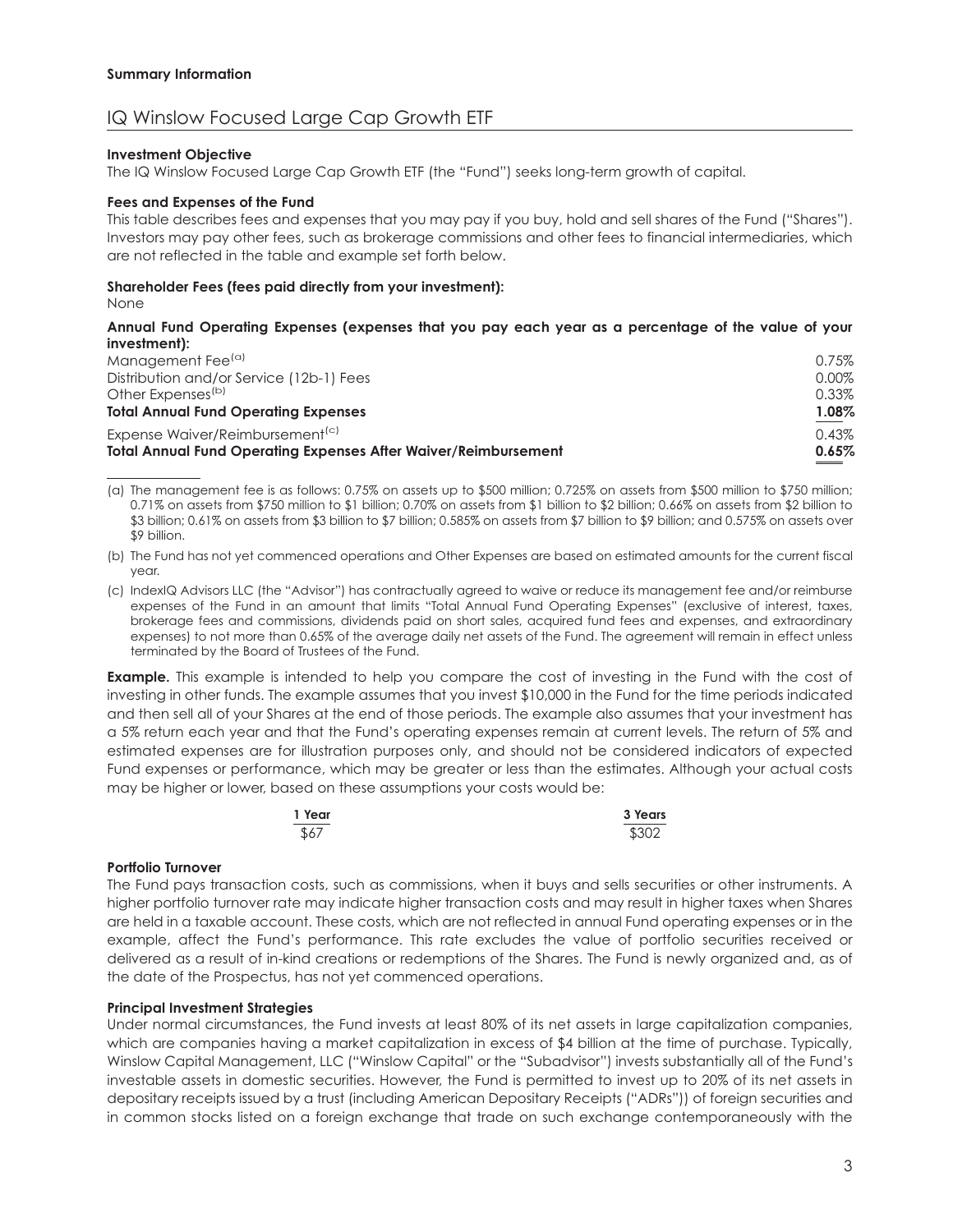Shares. Generally, an issuer of a security is considered to be U.S. or foreign based on the issuer's "country of risk," as determined by a third-party service provider such as Bloomberg. The Fund will normally invest in a limited number of issuers and hold a core position of between 25 and 35 securities, although the number of securities held by the Fund may occasionally exceed this range at times. The Fund is actively managed and does not intend to track an index. Pursuant to the exemptive relief that allows the Fund to utilize the proxy portfolio structure that is described in greater detail below, the Fund may only invest in securities listed or traded on a national securities exchange that trade contemporaneously with Fund Shares. The Fund is classified as "non-diversified" under the Investment Company Act of 1940, as amended (the "1940 Act").

**Investment Process:** The Fund invests in those companies that the Subadvisor believes will provide an opportunity for achieving superior portfolio returns (i.e., returns in excess of the returns of the average stock ETF or mutual fund) over the long term. The Subadvisor seeks to invest in companies that have the potential for above-average future earnings and cash flow growth with management focused on shareholder value.

When purchasing stocks for the Fund, the Subadvisor looks for companies typically having some or all of the following attributes: addressing markets with growth opportunities; leads or gains in market share; identifiable and sustainable competitive advantages; managed by a team that can perpetuate the firm's competitive advantages; high, and preferably rising, returns on invested capital; deploys excess cash flow to enhance shareholder return; and demonstrates sound corporate governance. As part of its qualitative assessment of each potential investment, the Subadvisor evaluates the company's non-financial performance among certain environmental, social and governance ("ESG") factors. The Subadvisor then determines which ESG factors may be material to a company's future financial performance. This involves an evaluation of how the company integrates particular ESG risks and opportunities into its corporate strategy through, for example, improving governance practices, aligning management team incentives and increasing transparency into its ESG practices. The Subadvisor may give consideration to ESG factors including, but not limited to, impact on or from climate change, natural resource use, waste management practices, human capital management, product safety, supply chain management, corporate governance, business ethics and advocacy for governmental policy. ESG factors are evaluated by the Subadvisor based on data provided by independent ESG research vendors. The evaluation of ESG factors is integrated as one of several aspects of the Subadvisor's investment process and the Subadvisor does not forgo potential investments strictly based on the evaluation of ESG factors.

The Subadvisor takes a "bottom-up" investment approach when selecting investments. This means it bases investment decisions on company specific factors, not general economic conditions.

Under normal market conditions, the Subadvisor employs a sell discipline pursuant to which it may sell some or all of its position in a stock when a stock becomes fully valued, the fundamental business prospects are deteriorating, or the position exceeds limits set by the Subadvisor.

*Non-Transparent ETF with Proxy Portfolio Structure.* While the Fund is an exchange-traded fund ("ETF"), it has characteristics that distinguish it from other types of ETFs. While most ETFs publish their portfolio holdings on a daily basis, the Fund discloses a portfolio transparency substitute—the "Proxy Portfolio"—and certain related information about the relative performance of the Proxy Portfolio and the Fund's actual portfolio ("Actual Portfolio") holdings (the "Proxy Portfolio Disclosures"). The Proxy Portfolio will only include securities listed or traded on a national securities exchange that trade contemporaneously with Fund Shares. While the Proxy Portfolio includes some of the Fund's holdings, it is not the Fund's Actual Portfolio, and the Fund will not disclose the daily holdings of the Actual Portfolio. The Proxy Portfolio Disclosures are intended to help keep the market price of the Fund's Shares trading at or close to the underlying net asset value ("NAV") per Share of the Fund. Although the Fund seeks to benefit from keeping its portfolio information secret, market participants may attempt to use the Proxy Portfolio to identify the Fund's trading strategy, which if successful, could result in such market participants engaging in certain predatory trading practices that may have the potential to harm the Fund and its shareholders. The Fund's exemptive relief limits the types of securities in which the Fund can invest, which may constrain the Fund's ability to implement its investment strategies.

#### **Principal Risks**

As with all investments, there are certain risks of investing in the Fund. The Fund's Shares will change in value and you could lose money by investing in the Fund. An investment in the Fund does not represent a complete investment program. An investment in the Fund is not a bank deposit and it is not insured or guaranteed by the Federal Deposit Insurance Corporation or any other government agency, the Advisor or any of its affiliates. You should consider carefully the following risks before investing in the Fund.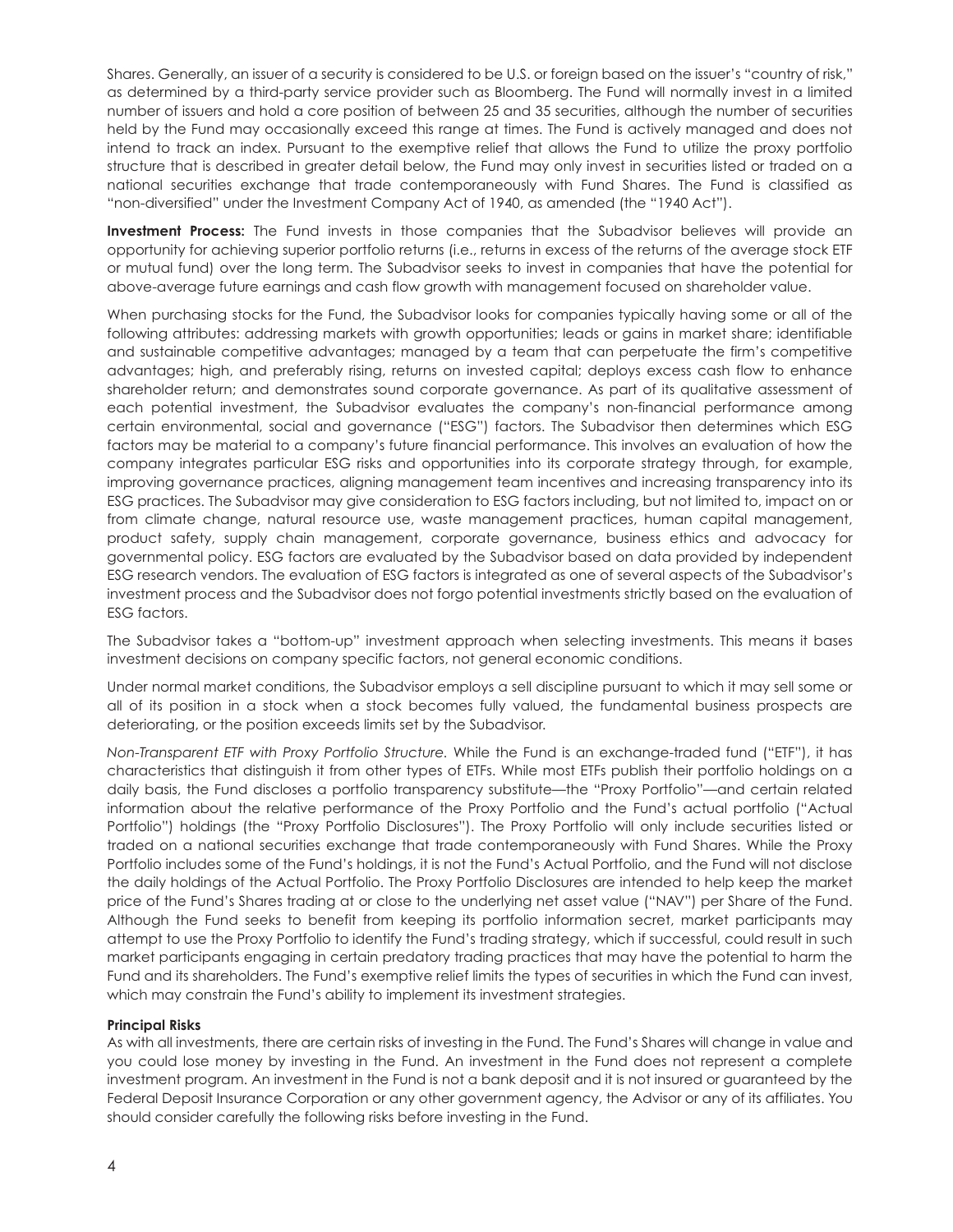#### *Authorized Participant Concentration Risk*

Only certain large institutions may engage in creation or redemption transactions directly with the Fund (each, an "Authorized Participant"). The Fund has a limited number of institutions that may act as Authorized Participants on an agency basis (i.e., on behalf of other market participants). To the extent that those Authorized Participants exit the business or are unable to proceed with creation and/or redemption orders with the Fund and no other Authorized Participant is able to step forward to engage in creation and redemption transactions with the Fund, Shares may be more likely to trade at a premium or discount to NAV and possibly face trading halts and/or delisting. The Fund's novel structure may reduce the number of entities willing to act as Authorized Participants. This risk may be exacerbated during times of market stress.

#### *Currency Risk*

To the extent the Fund invests in securities issued by companies that receive revenues in foreign (non-U.S.) currencies, it will be subject to the risk that those currencies will decline in value relative to the U.S. dollar. Currency rates in foreign countries may fluctuate significantly over short periods of time for a number of reasons, including changes in interest rates, intervention (or the failure to intervene) by U.S. or foreign governments, central banks or supranational entities such as the International Monetary Fund, or by the imposition of currency controls or other political developments in the United States or abroad.

#### *Cyber Security Risk*

The Fund is susceptible to operational risks through breaches in cyber security. Such events may cause the Fund to lose proprietary information, suffer data corruption or lose operational capacity and could cause the Fund to incur regulatory penalties, reputational damage, additional compliance costs associated with corrective measures and/or financial loss. In addition, cyber security breaches of the securities issuers or the Fund's third-party service providers can also subject the Fund to many of the same risks associated with direct cyber security breaches. Although the Fund has established risk management systems designed to reduce the risks associated with cyber security, there is no guarantee that such efforts will succeed.

#### *Depositary Receipts Risk*

Sponsored and unsponsored depositary receipts involve risk not experienced when investing directly in the equity securities of an issuer. Depositary receipts may be less liquid than the underlying shares in their primary trading market. Any distributions paid to the holders of depositary receipts are usually subject to a fee charged by the depositary. Holders of depositary receipts may have limited voting rights, and investment restrictions in certain countries may adversely impact the value of depositary receipts.

#### *Early Close/Trading Halt Risk*

If securities representing 10% or more of the Fund's Actual Portfolio do not have readily available market quotations, the Fund will promptly request that the Exchange halt trading in the Fund's Shares. Trading halts may have a greater impact on this Fund compared to other ETFs due to the Fund's nontransparent structure. If the trading of a security held in the Fund's Actual Portfolio is halted, or otherwise does not have readily available market quotations, and the Advisor believes that the lack of any such readily available market quotations may affect the reliability of the Proxy Portfolio as an arbitrage vehicle, or otherwise determines it is in the best interest of the Fund, the Advisor promptly will disclose on the Fund's website the identity and weighting of such security for so long as such security's trading is halted or otherwise does not have readily available market quotations and remains in the Actual Portfolio.

#### *Equity Securities Risk*

Investments in common stocks and other equity securities are particularly subject to the risk of changes in investors' perceptions of the financial condition of an issuer, conditions affecting equity markets generally and political and/or economic events. Equity prices may also be particularly sensitive to rising interest rates, as the cost of capital rises and borrowing costs increase. Holders of an issuer's common stock may be subject to greater risks than holders of its preferred stock and debt securities because common stockholders' claims are subordinated to those of holders of preferred stocks and debt securities upon the bankruptcy of an issuer.

#### *Focused Investment Risk*

Because performance is dependent on a smaller number of holdings, the Fund may be more adversely impacted by price volatility than funds with a greater number of holdings. To the extent that the Fund invests a large percentage of its assets in securities of issuers within the same industry, group of industries, sector, country or region, an adverse economic, market, political or regulatory development may affect the value of the Fund's investments more than if the Fund were more broadly diversified. Different industries, sectors, countries or regions tend to go through cycles of outperformance and underperformance in comparison to each other and to the general financial markets.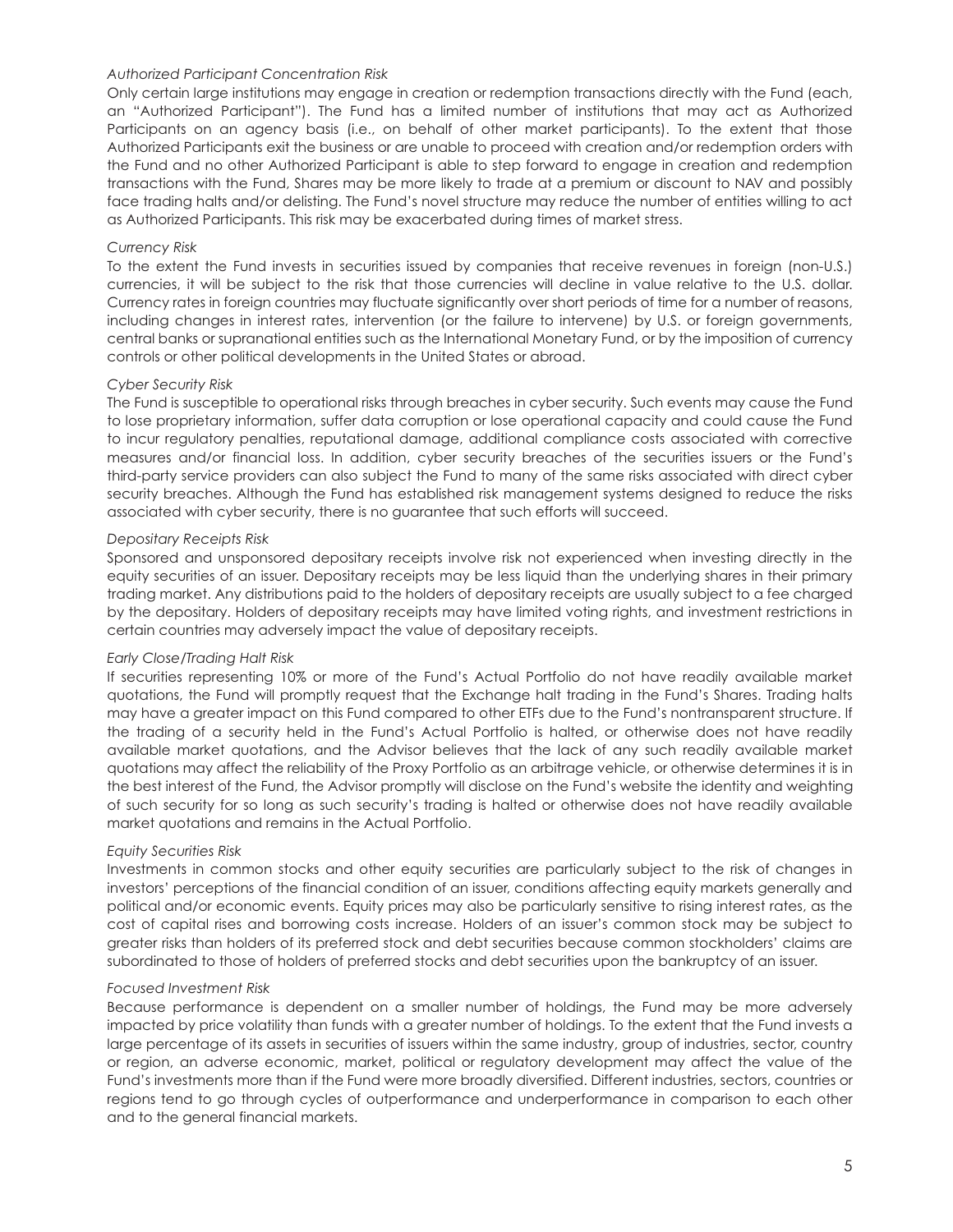#### *Foreign Securities Risk*

Investments in the securities of non-U.S. issuers involve risks beyond those associated with investments in U.S. securities. These additional risks include greater market volatility, the availability of less reliable financial information, higher transactional and custody costs, taxation by foreign governments, decreased market liquidity and political instability. Some countries and regions have experienced security concerns, war or threats of war and aggression, terrorism, economic uncertainty, natural and environmental disasters and/or systemic market dislocations that have led, and in the future may lead, to increased short-term market volatility and may have adverse long-term effects on the U.S. and world economies and markets generally. Foreign issuers are often subject to less stringent requirements regarding accounting, auditing, financial reporting and record keeping than are U.S. issuers, and therefore not all material information will be available. Securities exchanges or foreign governments may adopt rules or regulations that may negatively impact the Fund's ability to invest in foreign securities or may prevent the Fund from repatriating its investments. Less developed securities markets are more likely to experience problems with the clearing and settling of trades, as well as the holding of securities by local banks, agents and depositories. The less developed a country's securities market is, the greater the likelihood of custody problems.

#### *Foreign Securities Valuation Risk*

The Fund's value may be impacted by events that cause the fair value of foreign securities to materially change between the close of the local exchange on which they trade and the time at which the Fund prices its Shares. Additionally, because foreign exchanges on which securities held by the Fund may be open on days when the Fund does not price its Shares, the potential exists for the value of the securities in the Fund's portfolio to change on days when shareholders will not be able to purchase or sell the Fund's Shares.

#### *Investment Style Risk*

The Fund seeks to allocate investment exposure based upon a particular style of investing. Different investment styles tend to shift in and out of favor depending upon market and economic conditions and investor sentiment. As a consequence, the Fund may underperform as compared to the market generally or to other funds that invest in similar asset classes but employ different investment styles. Further, there is no guarantee that the Fund will accurately or optimally utilize the investment style or that it will successfully provide the desired investment exposure. The degree to which the Fund accurately or optimally utilizes the investment style is dependent upon information and data that may be incomplete, inaccurate or unavailable, which could adversely affect the analysis of the factors relevant to a particular investment.

- *ESG Investing Style Risk.* The Fund seeks to provide exposure to the equity securities of companies meeting environmental, social and corporate governance investing criteria. The Fund excludes or limits exposure to securities of certain issuers for non-financial reasons, and the Fund may forgo some market opportunities available to funds that do not use these criteria. The application of environmental, social and corporate governance investing criteria may affect the Fund's exposure to certain sectors or types of investments and may impact the Fund's relative investment performance depending on whether such sectors or investments are in or out of favor in the market.
- *Growth Investing Style Risk.* Growth companies usually invest a high portion of earnings in their businesses and may lack the dividends of value securities that can cushion stock prices in a falling market. The prices of growth securities are based largely on projections of the issuer's future earnings and revenues. If a company's earnings or revenues fall short of expectations, its stock price may fall dramatically. Growth securities may be volatile and may also be more expensive, relative to their earnings or assets, compared to value or other stocks. Growth securities may go in and out of favor over time.

#### *Issuer Risk*

The performance of the Fund depends on the performance of individual securities to which the Fund has exposure. Changes to the financial condition or credit rating of an issuer of those securities may cause the value of the securities to decline.

#### *Large-Capitalization Companies Risk*

Large-capitalization companies may be less able than smaller capitalization companies to adapt to changing market conditions. Large-capitalization companies may be more mature and subject to more limited growth potential compared with smaller capitalization companies. During different market cycles, the performance of large-capitalization companies has trailed the overall performance of the broader securities markets.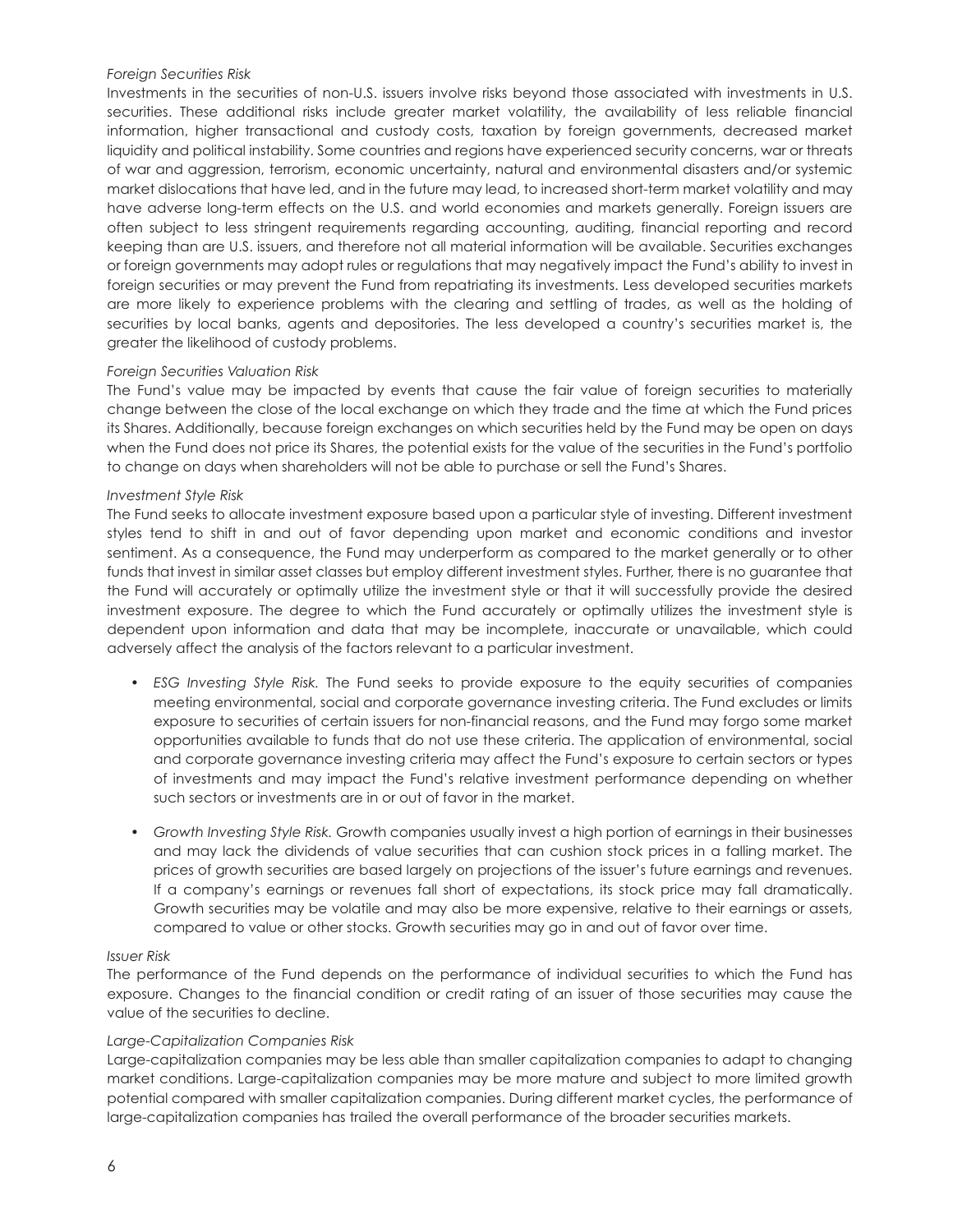*Market Capitalization Deviation Risk*. There can be no assurance that the securities held by the Fund will stay within the Fund's intended market capitalization range. As a result, the Fund may be exposed to additional risk or investors may not be given the opportunity to invest fully in a certain market capitalization range.

#### *Market Risk*

Market risks include political, regulatory, market and economic developments, including developments that impact specific economic sectors, industries or segments of the market, which may affect the Fund's value. Turbulence in financial markets, tariffs and other protectionist measures, political developments and uncertainty, central bank policy, and reduced liquidity in equity, credit and fixed income markets may negatively affect many issuers worldwide, which could have an adverse effect on the Fund. During a general downturn in the securities markets, multiple asset classes may be negatively affected. Geopolitical and other events, including war, terrorism, economic uncertainty, trade disputes, public health crises and related geopolitical events have led, and in the future may lead, to disruptions in the US and world economies and markets, which may increase financial market volatility and have significant adverse direct or indirect effects on a Fund and its investments. Market disruptions could cause the Fund to lose money, experience significant redemptions, and encounter operational difficulties. Although multiple asset classes may be affected by a market disruption, the duration and effects may not be the same for all types of assets.

#### *New Fund Risk*

The Fund is a new fund. As a new fund, there can be no assurance that it will grow to or maintain an economically viable size, in which case it could ultimately liquidate.

#### *Non-Diversified Risk*

The Fund is classified as a "non-diversified" investment company under the Investment Company Act of 1940 (the "1940 Act"), which means it may invest a larger percentage of its assets in a smaller number of issuers than a diversified fund. To the extent the Fund invests its assets in a smaller number of issuers, the Fund will be more susceptible to negative events affecting those issuers than a diversified fund.

#### *Operational Risk*

The Fund is exposed to operational risks arising from a number of factors, including, but not limited to, human error, processing and communication errors, errors of the Fund's service providers, counterparties or other third-parties, failed or inadequate processes and technology or systems failures. The Fund and Advisor seek to reduce these operational risks through controls and procedures. However, these measures do not address every possible risk and may be inadequate to address significant operational risks.

#### *Portfolio Management Risk*

The Fund is subject to portfolio management risk because it is an actively managed portfolio. In managing the Fund's investment portfolio, the portfolio managers will apply investment techniques and risk analyses that may not produce the desired result or, while it may be the desired result, may underperform other types of investment strategies. The application of ESG criteria may result in the Fund (i) having exposure to certain securities or industry sectors that are significantly different than the composition of the Fund's benchmark; and (ii) performing differently than other funds and strategies in its peer group that do not take into account ESG criteria or the Fund's benchmark. There can be no guarantee that the Fund will meet its investment objective(s).

#### *Proxy Portfolio Risk*

Unlike traditional ETFs that provide daily disclosure of their portfolio holdings, the Fund does not disclose the daily holdings of the Actual Portfolio. Instead, the Fund discloses a Proxy Portfolio that is designed to reflect the economic exposure and risk characteristics of the Fund's Actual Portfolio on any given trading day. Although the Proxy Portfolio and Proxy Portfolio Disclosures are intended to provide Authorized Participants and other market participants with enough information to allow them to engage in effective arbitrage transactions that will keep the market price of the Fund's shares trading at or close to the underlying NAV per share of the Fund, while at the same time enabling them to establish cost-effective hedging strategies to reduce risk, there is a risk that market prices will vary significantly from the underlying NAV of the Fund. Similarly, shares of the Fund may trade at a wider bid/ask spread than shares of traditional ETFs, and may therefore be more costly for investors to trade. The Proxy Portfolio methodology is novel and not yet proven as an effective arbitrage mechanism. The effectiveness of the Proxy Portfolio methodology as an arbitrage mechanism is contingent upon, among other things, the effectiveness of the Fund's factor model analysis in creating a Proxy Portfolio that performs in a manner substantially identical to the performance of the Fund's Actual Portfolio and the willingness of Authorized Participants and other market participants to trade based on the Proxy Portfolio. In the event that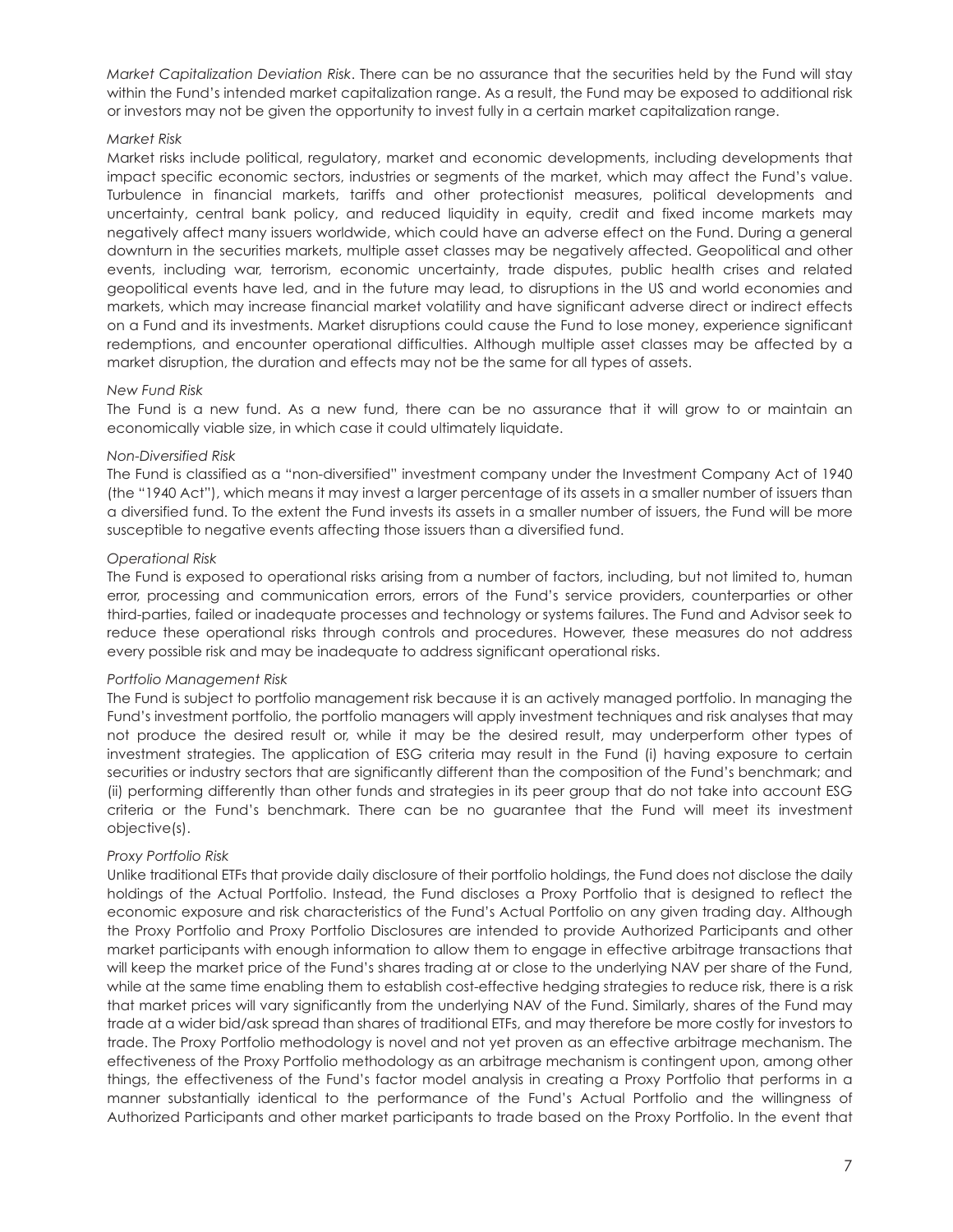the Proxy Portfolio methodology does not result in effective arbitrage opportunities in the Fund shares, the Fund may exhibit wider premiums/discounts, bid/ask spreads and tracking error. The proxy mechanism itself may result in additional trading costs, which also may negatively impact shareholder returns. At certain thresholds for premiums/discounts, bid/ask spreads and tracking error, the Fund's Board of Trustees will consider possible remedial measures, which may include liquidation or conversion to a fully-transparent, active ETF or a mutual fund. Although the Proxy Portfolio is designed to reflect the economic exposure and risk characteristics of the Fund's Actual Portfolio on any given trading day, there is a risk that the performance of the Proxy Portfolio will diverge from the performance of the Actual Portfolio, potentially materially.

In addition, although the Proxy Portfolio is designed to protect the Fund from practices that could negatively impact the Fund, such as front-running and free-riding, market participants may nevertheless be able to use the Proxy Portfolio and Proxy Portfolio Disclosures to engage in trading practices that disadvantage the Fund. Market participants may attempt to use the Proxy Portfolio and related Proxy Portfolio Disclosures to identify the Fund's holdings and trading strategy. If successful, this could result in such market participants engaging in trading practices that could harm the Fund and its shareholders. The Proxy Portfolio and related Proxy Portfolio Disclosures have been designed to mitigate the risk that market participants could "reverse engineer" the Fund's portfolio and investment strategy, but they may not be successful in this regard. The Fund will monitor on an ongoing basis the premium/discount between the market price and the NAV of the Fund's shares, but there can be no assurance that the Proxy Portfolio methodology will operate as intended.

#### *Secondary Market Trading Risk*

Although the Fund's Shares are listed for trading on one or more securities exchanges, there can be no assurance that an active trading market for such Shares will develop or be maintained by market makers or Authorized Participants. In general, the trading of Shares on securities exchanges is subject to the risk of irregular trading activity and wide "bid/ask" spreads (which may be especially pronounced for smaller funds). Additionally, market makers are under no obligation to make a market in the Fund's Shares and Authorized Participants are not obligated to submit purchase or redemption orders for Creation Units. In the event market makers cease making a market in the Fund's Shares or Authorized Participants stop submitting purchase or redemption orders for Creation Units, the Fund's Shares may trade at a larger premium or discount to its NAV. Wide bid-ask spreads and large premiums or discounts to NAV are likely to lead to an investor buying his or her shares at a market price that is more than their value, and selling those shares at a market price that is less than their value.

For at least the first three years after launch of the Fund, the Board of Trustees will promptly meet if, for 30 or more days in any quarter or 15 days in a row, the absolute difference between either the market closing price or the bid/ask price, on one hand, and NAV, on the other, exceeds 1.00% or the bid/ask spread exceeds 1.00%. In such a circumstance, the Board of Trustees will consider the continuing viability of the Fund, whether shareholders are being harmed, and what, if any, action would be appropriate to among other things, narrow the premium/discount or spread, as applicable. The Board of Trustees will then decide whether to take any such action. Potential actions may include, but are not limited to, changing lead market makers, listing the Fund on a different exchange, changing the size of Creation Units, changing the Fund's investment objective or strategy, and liquidating the Fund.

#### *Trading Price Risk*

Shares of the Fund trade on securities exchanges at prices at, above or below the Fund's most recent NAV. The NAV of the Fund is calculated at the end of each business day and fluctuates with changes in the market value of the Fund's holdings. The trading price of the Fund's Shares fluctuates continuously throughout trading hours based on both market supply of and demand for Shares and the underlying value of the Fund's portfolio holdings or NAV. As a result, the trading prices of the Fund's Shares may deviate significantly from NAV during periods of market volatility. Any of these factors, among others, may lead to the Fund's Shares trading at a premium or discount to NAV. Although it is generally expected that the market price of the Shares of the Fund will approximate the Fund's NAV, there may be times when the market price and the NAV vary significantly. Thus, an investor may pay more than NAV when purchasing Shares and receive less than NAV when selling Shares. The Fund's non-transparent structure may exacerbate this risk, particularly in volatile markets.

#### **Performance Information**

As of the date of this Prospectus, the Fund has not commenced operations and therefore does not report its performance information. The Fund's performance current to the most recent month-end is available by calling 1-888-474-7725 or by visiting newyorklifeinvestments.com.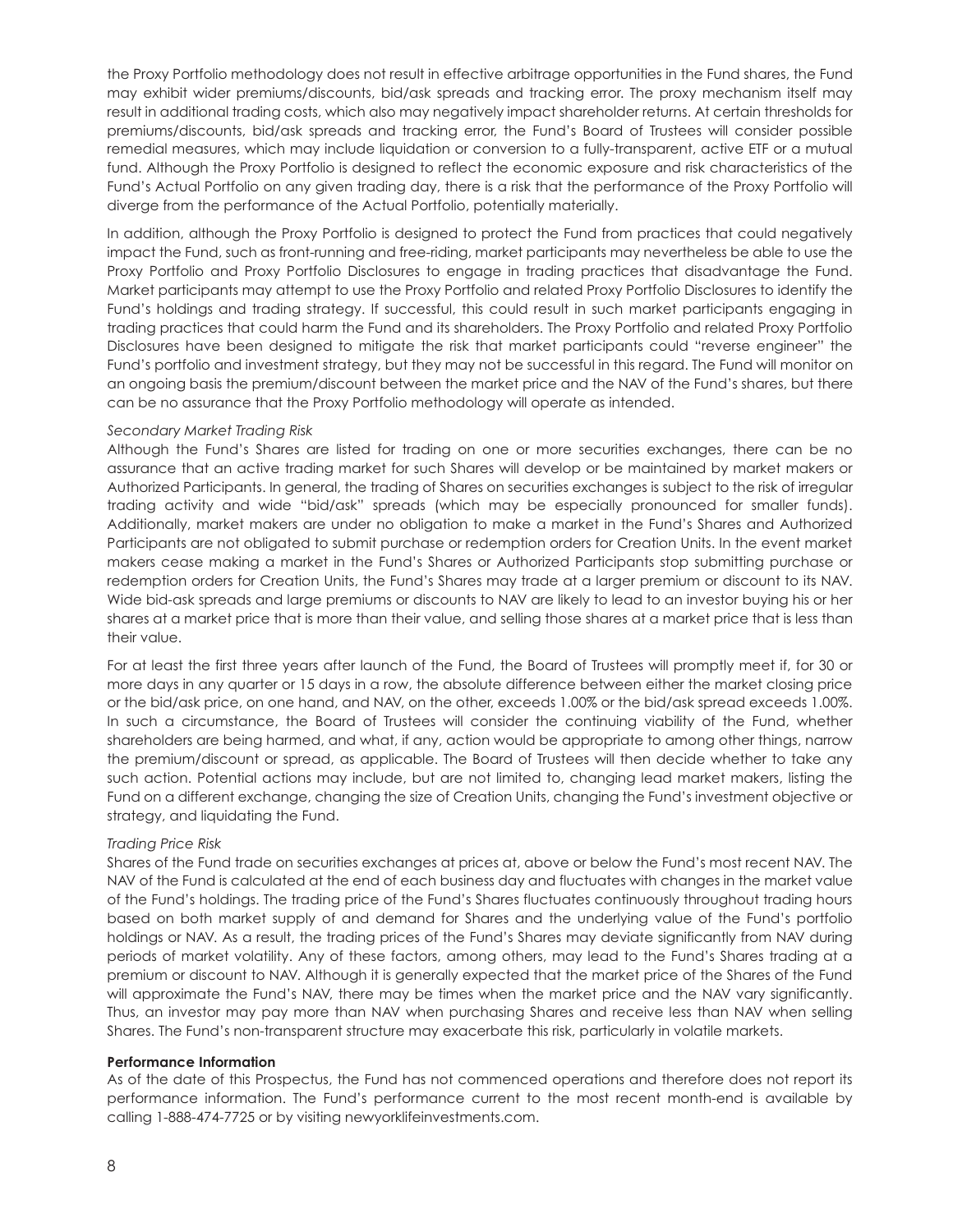#### **Investment Advisor and Subadvisor**

IndexIQ Advisors LLC is the investment advisor to the Fund.

Winslow Capital Management, LLC is the investment subadvisor to the Fund.

#### **Portfolio Managers**

The professionals jointly and primarily responsible for the day-to-day management of the Fund are:

| Name & Title                                     | <b>Length of Service</b><br>with Subadvisor | Length of Service as<br><b>Fund's Portfolio Manager</b> |
|--------------------------------------------------|---------------------------------------------|---------------------------------------------------------|
| Justin H. Kelly, Chief Executive Officer & Chief | Since 1999                                  | Since Inception                                         |
| Investment Officer                               |                                             |                                                         |
| Patrick M. Burton, Senior Managing Director      | Since 2010                                  | Since Inception                                         |
| Peter A. Dlugosch, Managing Director             | Since 2013                                  | Since Inception                                         |

#### **Purchase and Sale of Fund Shares**

The Fund is a non-transparent active ETF. Unlike conventional mutual funds, the Fund issues and redeems Shares on a continuous basis, at NAV, only in large blocks of Shares called "Creation Units." Individual Shares of the Fund may only be purchased and sold on the secondary market through a broker-dealer. Since Shares of the Fund trade on securities exchanges in the secondary market at their market price rather than their NAV, the Fund's Shares may trade at a price greater than (premium) or less than (discount) the Fund's NAV. An investor may incur costs attributable to the difference between the highest price a buyer is willing to pay to purchase Shares of the Fund (bid) and the lowest price a seller is willing to accept for Shares of the Fund (ask) when buying or selling Shares in the secondary market (the "bid-ask spread"). Recent information, including the Fund's NAV, market price, premiums and discounts, and bid-ask spreads, is available online at newyorklifeinvestments.com.

#### **Tax Information**

The Fund's distributions are expected to be taxed as ordinary income, qualified dividend income and/or capital gains, unless you are investing through a tax-deferred arrangement, such as a 401(k) plan or individual retirement account. However, subsequent withdrawals from such a tax-advantaged account may be subject to U.S. federal income tax. You should consult your tax advisor about your specific situation.

#### **Financial Intermediary Compensation**

If you purchase the Fund through a broker-dealer or other financial intermediary (such as a bank), the Advisor or other related companies may pay the intermediary for marketing activities and presentations, educational training programs, conferences, the development of technology platforms and reporting systems or other services related to the sale or promotion of the Fund. These payments may create a conflict of interest by influencing the broker-dealer or other intermediary and your salesperson to recommend the Fund over another investment. Ask your salesperson or visit your financial intermediary's website for more information.